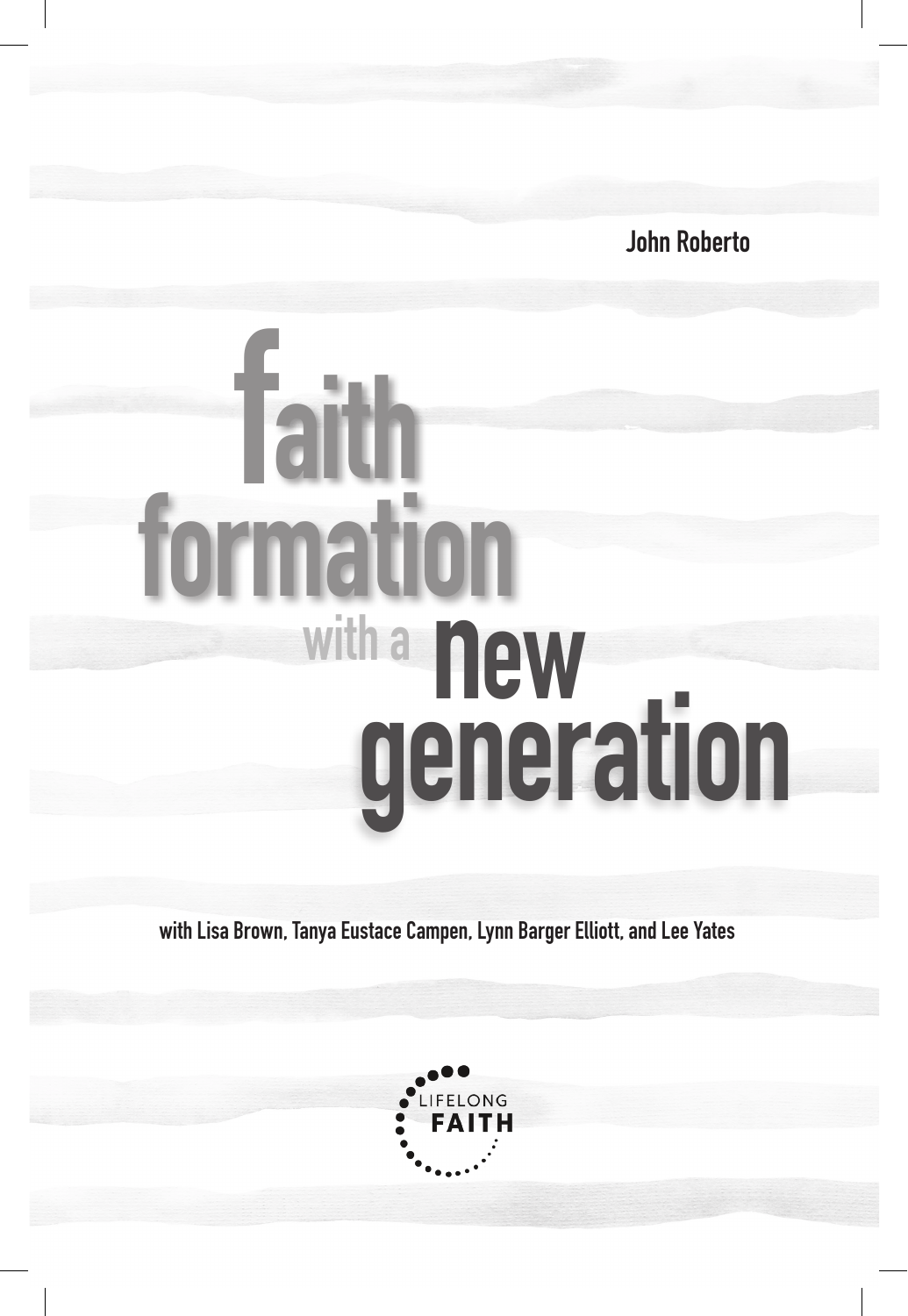# **CONTENTS**

| <b>Introduction</b>                                                                                            |    |
|----------------------------------------------------------------------------------------------------------------|----|
| <b>CHAPTER ONE</b><br>A New Vision and Approach for a New Generation<br>A Personal Reflection-I is a Brown     | 5  |
| <b>CHAPTER TWO</b><br><b>Intergenerational Faith Forming Experiences</b><br>A Personal Reflection-I ee Yates   | 27 |
| <b>CHAPTER THREE</b><br><b>Family Faith Forming Experiences</b><br>A Personal Reflection-Tanya Eustace Campen  | 45 |
| <b>CHAPTER FOUR</b><br><b>Age-Group Faith Forming Experiences</b><br>A Personal Reflection-Lynn Barger Elliott | 69 |
| <b>CHAPTER FIVE</b><br><b>Designing Faith Formation with the New Generation</b>                                | 85 |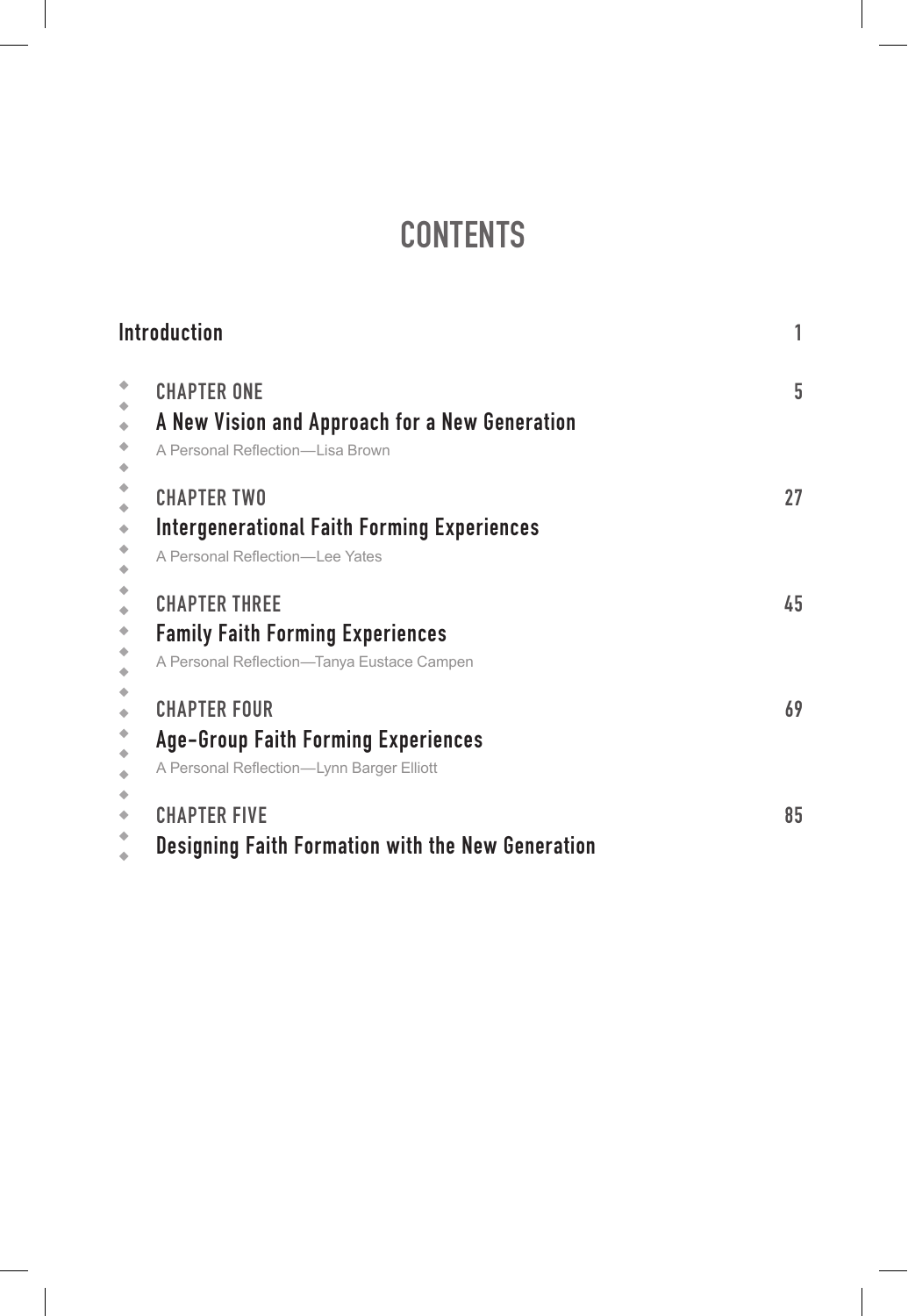# CHAPTER ONE

# A New Vision and Approach for a New Generation

◆ ◆ ◆ ◆ We need a new vision and approach for engaging the new generation in growing as disciples and maturing in faith. Far too many churches are guided by a vision and approach that is not responsive to the needs of young people and their families and is woefully out of date in our contemporary world. Churches still have classrooms of children organized by grade levels using textbooks and Bible studies, and youth groups with a variety of high-energy activities conducted in the youth room, all scheduled on a weekly basis between September and May, and held at church. These programs operate as if nothing has changed in our world, and that we have not learned anything new about how children and young people learn and grow in faith.

The world around us has changed. The Internet and digital technology is transforming our lives; families in our communities come in a variety of forms and configurations; the religious practices and engagement of people have changed; and a new generation (Gen Z) of young people has emerged. Yet far too many congregations are using program models and educational approaches they inherited from the nineteenth or twentieth century, expecting them to address the lives of twenty-first century children, adolescents, and their families.

We need to change our approach. Imagine what faith formation with children, teens, and parents would look like if we "started from scratch." What models and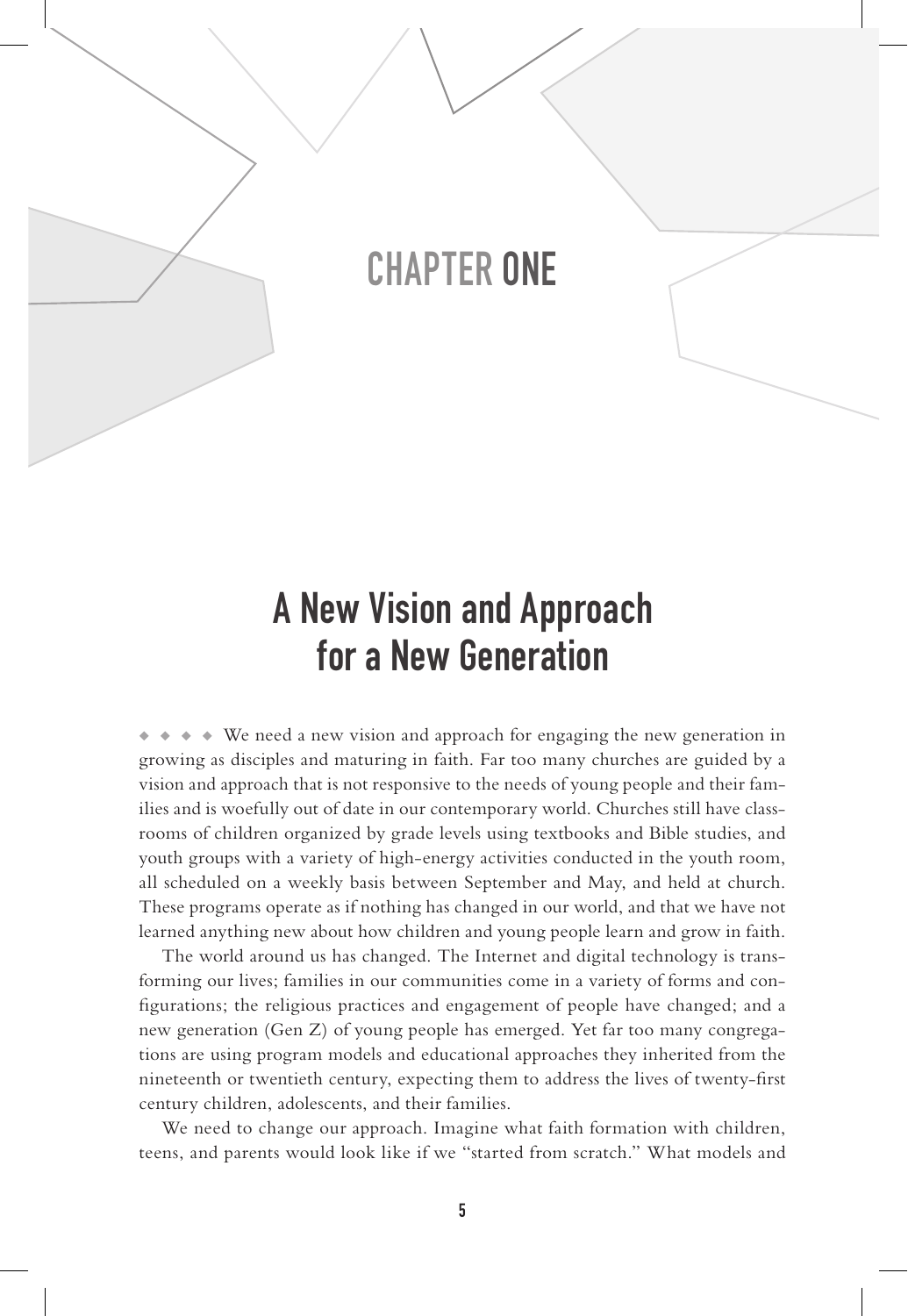approaches would we use? What types of faith formation opportunities would we offer? When? For whom? Where? What resources would we need? What technologies would we use? This chapter presents the essential features of a twentyfirst century approach to faith formation with children, adolescents, and their parents. The following chapters elaborate on these essential features, providing ideas and practices to guide congregations in developing a new approach to faith formation.

## Why Is Faith Formation with Children and Adolescents So Important?

There are many reasons why is it important to invest in faith formation during the first two decades of life. In the National Study of Youth and Religion, Christian Smith and his colleagues found that young people committing to live their lives for God is one religious experience that is among the most important factors in leading teenagers into the highest levels of emerging adult religion. They found that almost 60 percent (58.8%) made their first commitment to live their lives for God before the age of fourteen. Most of them probably committed to God during the childhood years. Approximately 6 percent made a first commitment from ages fourteen to seventeen and another 5 percent from eighteen to twenty-three. Thirty-one percent of young adults reported never committing to God as a teenager or emerging adult. Smith says that one can expect few of them probably ever will. *So, 85 percent of young adults who have committed their lives to God appear to have made their first commitment before age fourteen*.

These findings complement and reinforce one of the larger stories of this research: that *the religious commitments and orientations of most people appear to be set early in life* and very likely follow a consistent trajectory from the early formation through the adolescent and into the emerging adult years. Some young people do make dramatic shifts into lower and higher religious commitments and practices later in life that would not be expected from their early life experiences and formation. But they are a minority. Most are set early in life to follow one religious trajectory or another mostly formed by the religious lives of their parents and by social connections to their congregations and embraced in personal religious beliefs and practices—which they tend to follow as they grow into emerging adulthood. When it comes to commitment to God, it is not that experiences and changes during the teenage and emerging adult years do not matter religiously for people—they do, especially for some. It is instead simply that *what matters for most even more is what happens religiously before the teenage years, which powerfully conditions most of everything that happens thereafter*  [emphasis added] (Smith and Snell, 247).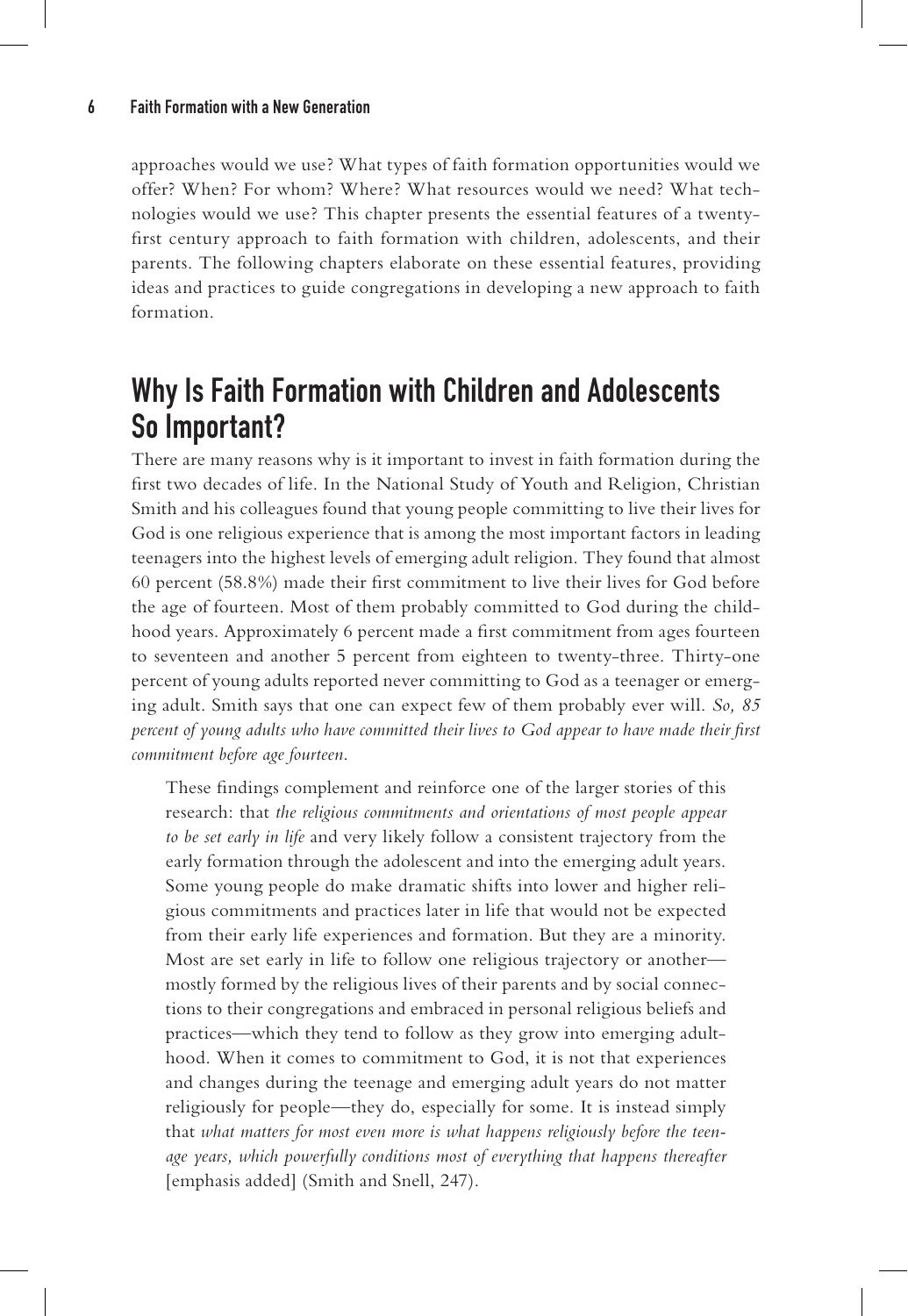Two points are worth repeating: 1) religious commitments and orientations of most people appear to be set early in life; and 2) what matters most is what happens religiously before the teenage years, and that the early formative experiences powerfully condition everything that happens later.

To reinforce these key findings, Smith and Snell write:

The lives of many teenagers who are transitioning into the emerging adult years reflect a lot more religious stability and continuity than is commonly realized. Everything simply does not change. The past continues to shape the future. This is important to know, because it means that religious commitments, practices, and investments made during childhood and the teenage years, by parents and others in families and religious communities, matter—they make a difference. Appreciating the stabilities and continuities that usually override unpredictable changes also reinforces the basic sociological insight that people's lives are profoundly formed by the social networks and institutions that socialize them, that the relational and social structures that compose and order life are not easily changed or inexplicably made irrelevant. Again, who people are is very much a product of where they are socially located, of what social and relational forces that have formed their lives. And who people are usually does not randomly and unaccountably change over time. *What people have been in the past is generally the best indicators of why they are what they are in the present and what they will likely be in the future* [emphasis added] (Smith and Snell, 256).

The flip side of the early commitment to live one's life for God is that most Americans who leave their childhood religious identity to become unaffiliated generally do so before they reach their eighteenth birthday. More than six in ten (62%) religiously unaffiliated Americans who were raised in a religion say they abandoned their childhood religion before they turned eighteen. About three in ten (28%) say they were between the ages of eighteen and twenty-nine. Only 5 percent say they stopped identifying with their childhood religion between the ages of thirty and forty-nine, and just 2 percent say age fifty or older (Jones and others, *Exodus* study, 5).

The results from the *Exodus* study by the Public Religion Research Institute survey are affirmed by a 2017 study of Catholic youth and young adults in *Going, Going, Gone* (Saint Mary's Press): "The median age when formerly Catholic teens and young adults left the faith is thirteen. Nearly four in ten (39%) report leaving between the ages of thirteen and seventeen. Only 5 percent say they left before age five and 18 percent between the ages of five and nine. About a quarter (24%) left between ages ten and twelve. Eleven percent left in the first few years of adulthood, between eighteen and twenty-two. Only 3 percent left from ages twenty-one to twenty-five."

It's worth repeating that the majority of unaffiliated Americans who were raised in a religion left before they were eighteen years old. When children and young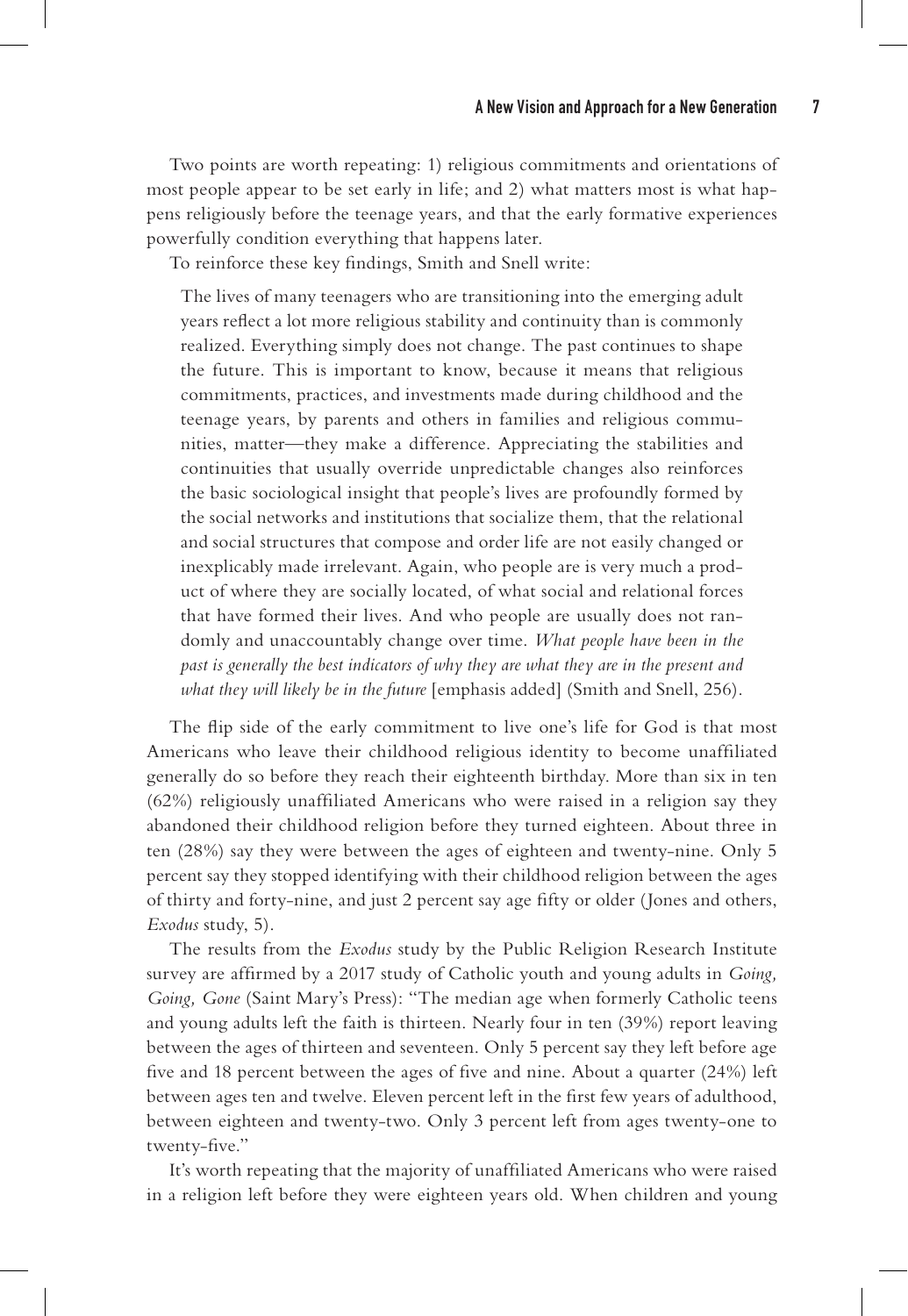adolescents leave a religion, we can safely assume that their parents (or the whole family) have stopped practicing as well. We now have two generations of religiously unaffiliated: parents and their children.

It should be pretty clear that what we do in faith formation with children and adolescents can make a huge difference when they are young and most importantly as they grow into adulthood. Faith formation in the first two decades of life sets people on a trajectory toward adult faith. *What we do in faith formation and how we do it matters, a lot!*

# Who Is This New Generation?

We are learning from experience and research studies about the newest generation, *Gen Z.* It's important to remember that generations are cultural-historical ways of understanding people. They are social constructs—helpful descriptions, but never complete. Studies are emerging on some of the dominant themes or characteristics of this new generation born on or around 2000 (some observers put the date in the late 1990s, others in the early years of the 2000s) and continuing through at least 2015 if not 2020.

What's important for church leaders to know is that Gen Z brings new attitudes, perceptions, experiences, concerns, hungers, and interests that need to inform and shape the direction of faith formation. A 2018 study by Barna Research, *Gen Z: The Culture, Beliefs, and Motivations Shaping the Next Generation*, identified nine important characteristics of Gen Z.

1. *Technology.* The Internet is at the core of Gen Z's development, a uniquely powerful influence on their worldview, mental health, daily schedule, sleep patterns, relationships, and more. Devices are almost constantly on their person and on their minds.

2. *Worldview.* The world of Gen Z (and in turn, their moral code) is highly inclusive and individualistic. This diverse, open-minded group of young people is sensitive to others' feelings and experiences and wary of asserting any one view as right or wrong.

3. *Identity.* Their views of gender identity and expression are just one way teens are wrestling with how to accept and affirm other people, to create "safe space" where each person can be herself or himself without feeling threatened or judged.

4. *Security.* Gen Z has come of age in a post 9-11 nation reeling from the 2008 recession, and many teens are anxious about their future. Their goals revolve around professional success and financial security, and a majority says their ultimate aim is "to be happy"—which a plurality defines as financial success.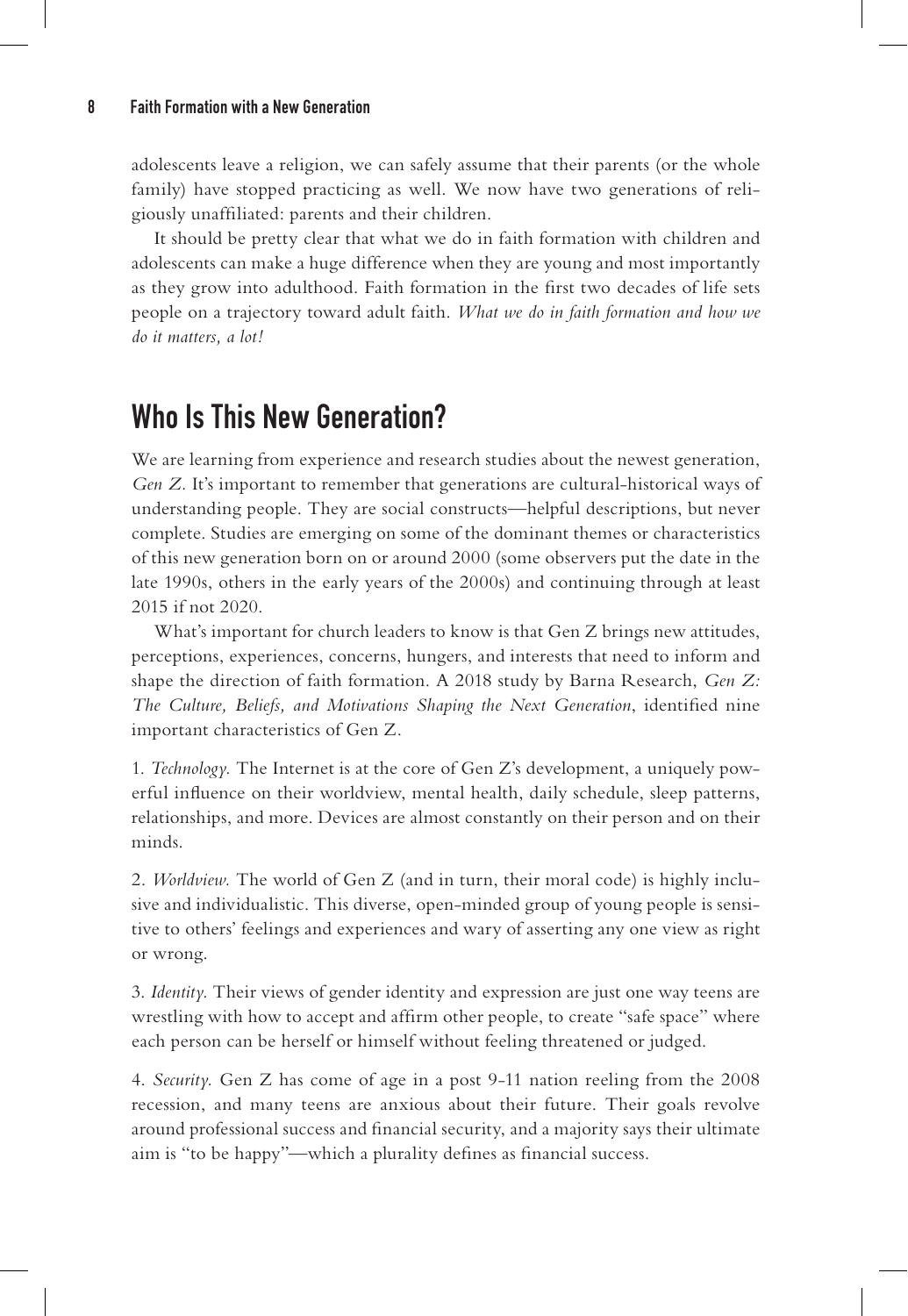5. *Diversity.* As the most racially, religiously, and sexually diverse generation in American history, Gen Z expects people to have different beliefs and experiences, and they seem to have a greater appreciation for social inclusiveness compared to generations before them.

6. *Parents.* As the offspring of mostly Gen X parents, many in Gen Z appear to have a complicated dynamic with their family. They admire their parents, but most don't feel family relationships are central to their sense of self—a major departure from other generations.

7. *Religious identity.* Engaged Christians are much more likely than average to consider their religious beliefs (and to a lesser extent, achievement and family background) very important to their identity. The one-third of teens with no religious affiliation is, by contrast, far less likely to say that religion (12%) or family (22%) are significant factors when it comes to their sense of self.

8. *Morality and values.* One-quarter of Gen Z strongly agrees that what is morally right and wrong changes over time based on society, and 21 percent believe each individual is his or her own moral arbiter.

9. *Faith and church.* Irrelevance is a key word for this generation when it comes to faith, truth, and church. Not only does Christianity stand in direct contrast with many of the beliefs and attitudes of Gen Z—on the existence of objective morality and spiritual truth, for example—but the practice of faith, especially as part of a Christian faith community, seems to many teens simply not to be relevant. It doesn't seem to have a bearing on their real day-to-day lives (Barna, 12, 13, 43, 55, 74).

Generation Z is also learning differently than past generations. Gen Z is searching for authentic and meaningful experiences. They are more independent in how they learn. They have an aptitude for self-reliance and an ability to self educate; they are adept at using the new digital tools and methods to learn. At the same time, Gen Z values face-to-face interaction and collaboration, and an environment where they can share and cocreate their education with their peers. The preferred way to engage a Gen Z group of learners is to provide authentic learning experiences using methods such as project-based learning, active learning, and activities that utilize their creativity, such as artwork, video presentation, and more. Generation Z loves videos and YouTube, especially short pieces of content that run from sixty to ninety seconds. For them, learning is one continuous, multifaceted, completely integrated experience.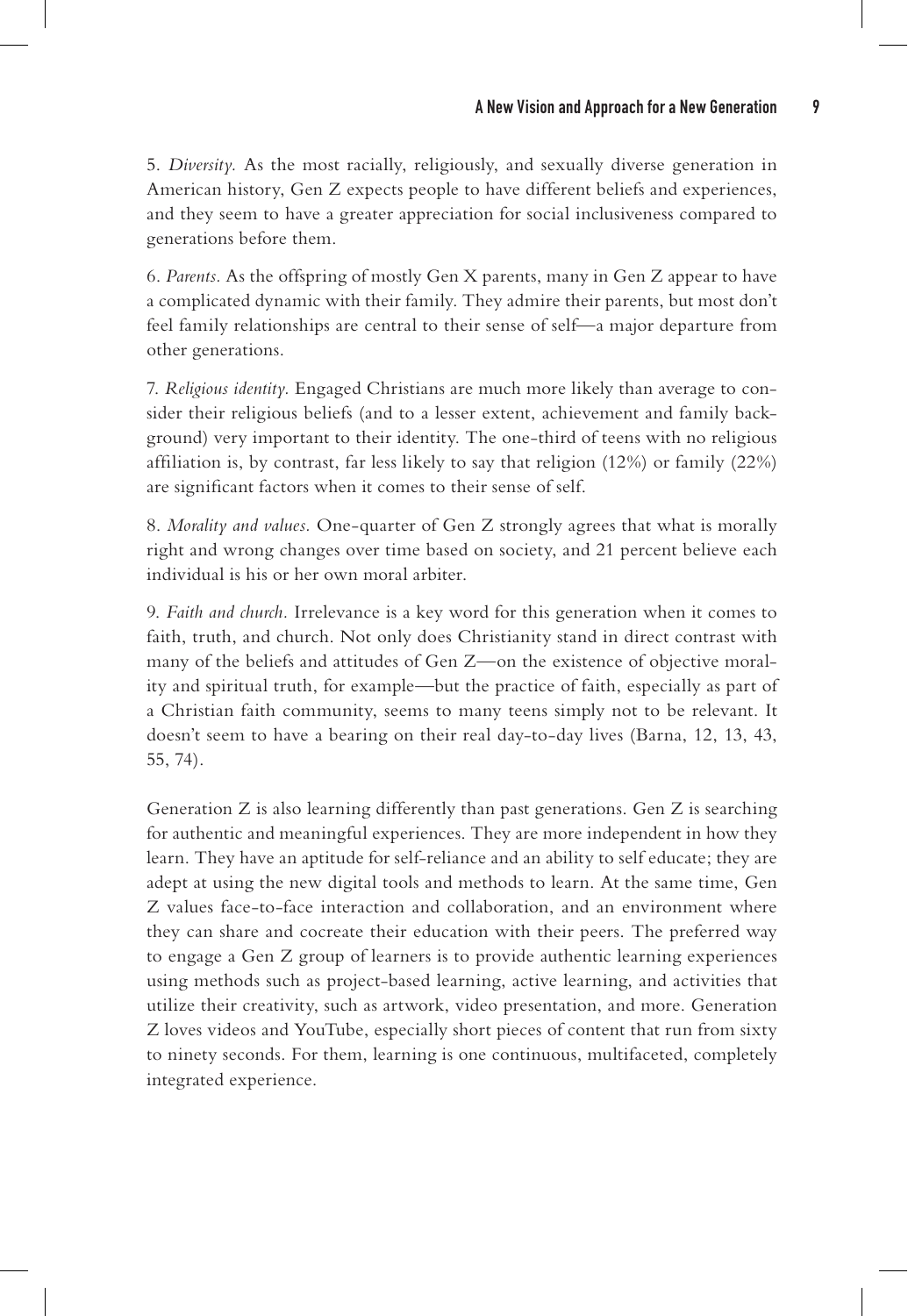# A Vision of Faith Maturing

We want a robust, life-giving, vital, and vibrant faith formation for children and adolescents that develops them as disciples of Jesus Christ and equips them to follow the way of Jesus. We want young people to develop a loving relationship with Jesus, embrace his good news, and follow him in their daily lives—becoming witnesses of God's reign in the world. This type of faith formation is a way of the head, the heart, and the hands: "'You shall love the Lord your God with all your heart, and with all your soul, and with all your mind.' This is the greatest and first commandment. And a second is like it: 'You shall love your neighbor as yourself'" (Matthew 22:37–39). Jesus presented faith as a whole way of life.

The goal of all faith formation with children and adolescents (and their parents) is forming disciples of Jesus Christ and providing a foundation for lifelong growth in Christian faith and discipleship. There are six essential elements that shape our approach to forming young people as disciples of Jesus Christ. (These elements are adapted from the *Spirit and Culture of Youth Ministry*.)

1. *Disciples know Jesus Christ.* Discipleship is grounded in the teachings, life, death, resurrection, and Lordship of Jesus Christ alive and present. Disciples are in relationship with Christ, learn about Christ, and follow Christ's leading. Congregations cultivate relationships with Jesus Christ through worship, prayer, community building, study, retreats, and service.

2. *Disciples know the Bible.* Discipleship is anchored in the study of the Bible. It is in the Bible that young people learn the story, the truth that shapes the life of faith. Congregations engage young people in experiential explorations of the Scripture texts where they can "hear" God speaking truth to their lives.

3. *Disciples know the Christian faith.* Discipleship is learning the Christian faith. The Christian faith has a history, traditions, beliefs, and values that are critical to its shaping and transforming power. Congregations guide young people in exploring the long and rich life of the people of God, creating more sturdy beliefs, engaging the tough questions, and assisting them in finding their own "faith voice."

4. *Disciples make faith a way of life.* Discipleship is the "knowledge of faith" becoming a way of life. Discipleship is regularly described as much in languages of the "heart" and the "hands" as of the "head." It is not enough for young people to know the content of Scripture or to understand the richness of Christian beliefs. They need to participate in faith as a way of life—"living into" faith that is simultaneously centered in God yet genuinely their own. All this is carried on with an eye on tradition and experience, text and context, and faith and life.

5. *Disciples are mentored.* Discipleship is formed in relationships with mentoring individuals and communities. Even though discipleship is primarily a faith relationship in which Christ is at the center, young disciples are formed in relationship with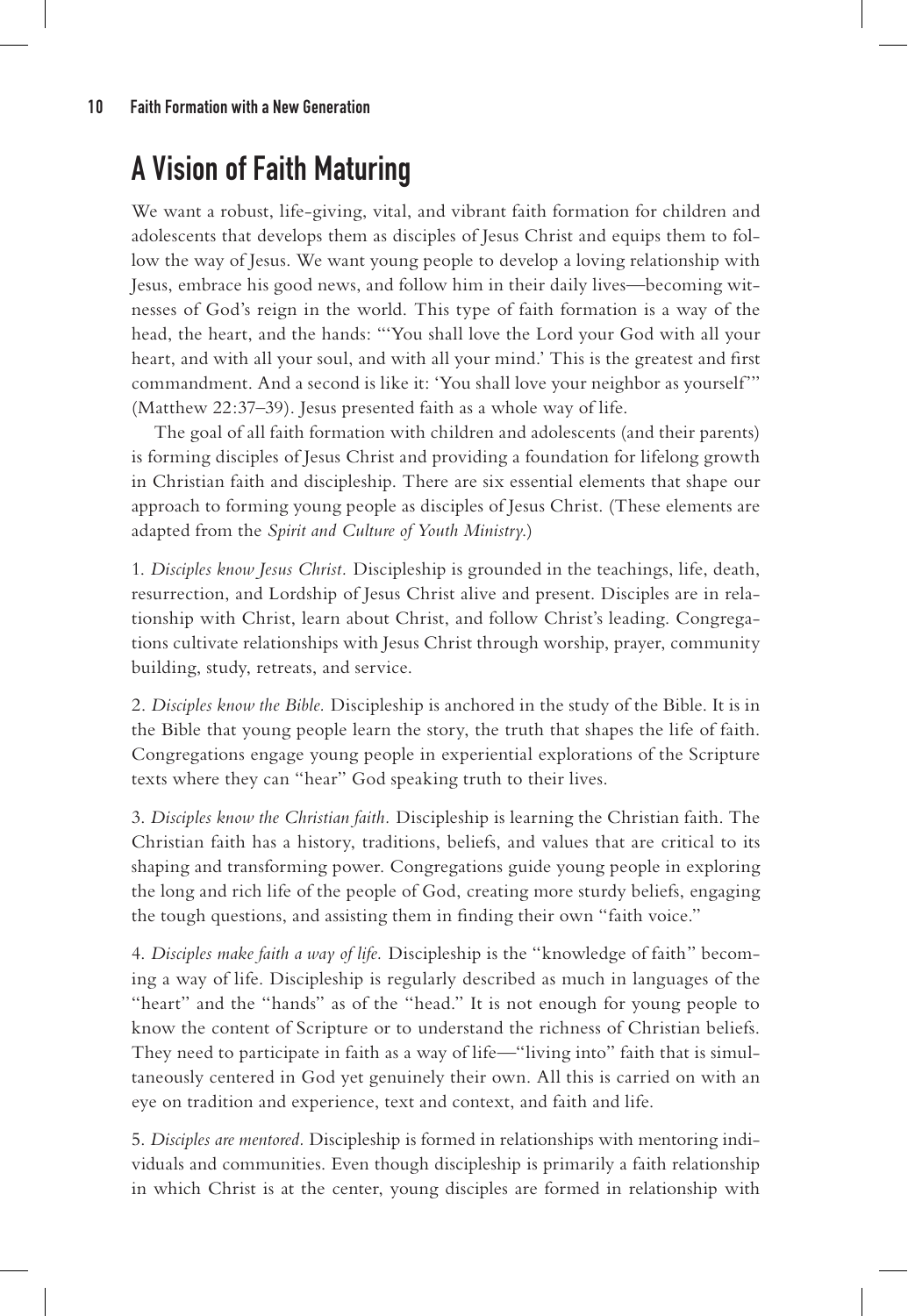other Christians. Congregations are intergenerational crucibles in which conversation, relationships, and practices wrap youth in a culture of "knowing and doing God." Within these congregations, people walk intentionally and directly alongside young people providing diverse, concrete snapshots of following Jesus Christ as these mentors encourage and teach through their presence, speech, and action.

6. *Disciples are equipped.* A young person's strengths and gifts of the Spirit are integral to discipleship. To follow Christ involves a call to witness and to serve others. To make disciples is to identify a young person's spiritual gifts and equip children and adolescents for service in the church and the world. Congregations combine study, fellowship, personal strengths, and spiritual gifts discovery with service to equip young disciples to follow Jesus Christ in the church and into the world.

We can give shape to forming disciples and promoting faith growth through ten essential characteristics of Christian faith and discipleship that incorporate knowing and believing, relating and belonging, and practicing and living. We are proposing ten characteristics—drawn from the Christian faith tradition and from research on what makes a difference in people's lives—that can form the basis of helping people discern their faith journey and needs, and help the congregation accompany people through relationships, programs, activities, and resources.

- 1. Developing and sustaining a personal relationship and commitment to Jesus Christ.
- 2. Living as a disciple of Jesus Christ and making the Christian faith a way of life.
- 3. Reading and studying the Bible—its message, meaning, and application to life today.
- 4. Learning the Christian story and foundational teachings of the Christian faith and integrating its meaning into one's life.
- 5. Praying—together and by ourselves—and seeking spiritual growth through spiritual disciplines.
- 6. Living with moral integrity guided by Christian ethics and values.
- 7. Living the Christian mission in the world—serving those in need, caring for God's creation, and acting and advocating for justice and peace.
- 8. Worshipping God with the community at Sunday worship and ritual celebrations, and through the seasons of the church year.
- 9. Being actively engaged in the life, ministries, and activities of the faith community.
- 10. Practicing faith in Jesus Christ by using one's gifts and talents within the Christian community and in the world.

In the approach we are proposing in this book, we build faith formation around the faith maturing characteristics and the spiritual-religious needs of young people and their families, and then develop program approaches and create and curate the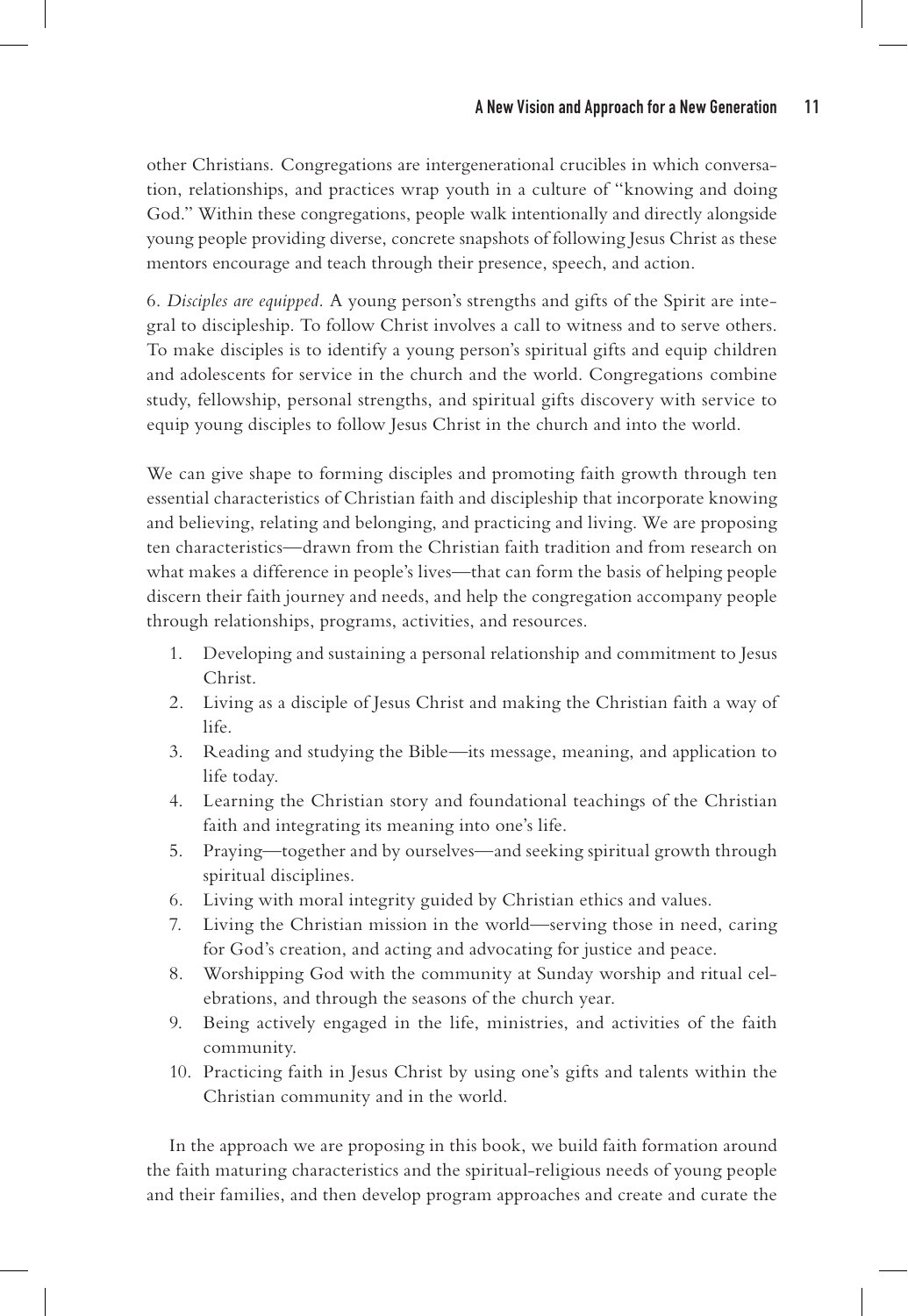resources that are needed to foster faith growth. For each characteristic we ask questions such as: What do we need to do to help children and adolescents? How can we engage children and adolescents and their families in . . . ? How do we equip children and adolescents and their families for . . . ?

This change of emphasis reflects a significant shift from a provider-centered, program- and content-driven approach to a *person-centered approach* to faith formation. We need to focus on children and adolescents growing in faith and ask how can we accompany them relationally and programmatically. Instead of asking what program or textbook we need to adopt or what content we need to teach, we focus on the person growing in faith. We start asking how we promote growth in faith and discipleship from birth through the high school years—a faith that provides a foundation for adult faith.

These ten characteristics need to be contextualized within specific Christian traditions, within the specific ethnic-cultural traditions and identities of faith communities, and within the unique socio-cultural needs of faith communities. They serve as a guide for congregations to develop faith formation with children and adolescents (and their parents). They provide a way to direct energy and attention to specific goals or outcomes. They provide a way to develop a seamless process of fostering faith growth from birth through the first nineteen years of life.

## A New Approach to Faith Formation

This new approach to faith formation is more community centered, while at the same time being more person centered.

We know from research and practice that faith is formed in intergenerational faith communities, in family communities, and in life stage and affinity groups. A plan for faith formation with children and adolescents incorporates intergenerational faith forming experiences by engaging children and adolescents in faith community experiences (including worship) with all generations and family faith forming experiences by equipping parents to share faith at home and engaging in family faith practice. Age-group faith formation is then situated within this ecology of faith formation. The blend of intergenerational, family, and age-group settings makes for a comprehensive approach to faith formation.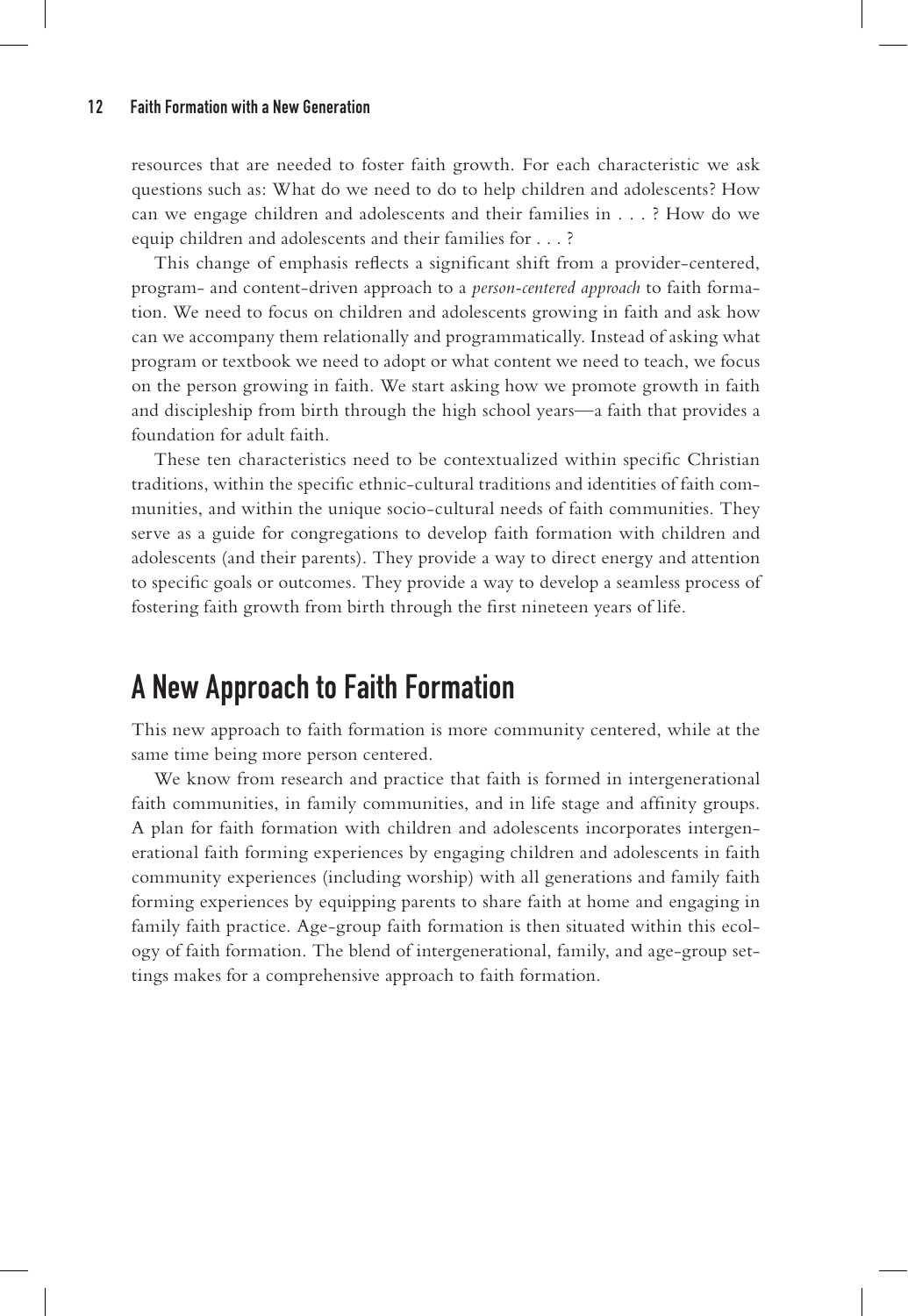

#### Fostering Faith Growth in the Intergenerational Community

We need to become intentional about strengthening the intergenerational character of our congregations and enhancing the faith forming influence of the whole community. Increasingly, Christian congregations are rediscovering the importance of intergenerational faith formation and are making cross-age relationship building a defining characteristic of their community life. Over the last two decades, congregations from a variety of Christian traditions have been developing and implementing new models of intergenerational faith formation and learning.

Intergenerational learning provides a way to educate the whole community, bringing all ages and generations together to learn with and from each other, build community, share faith, pray, celebrate, and practice the Christian faith. The key is that everyone is learning together—young and old, single and married, families with children, and empty-nest families—and it involves the whole family—children, parents, grandparents—in a shared experience of the Christian faith.

Research provides evidence of the enduring importance of intergenerational experiences for the faith formation in the younger generations, as well as for adults and the whole family. Involvement in all-church (intergenerational) worship during high school is more consistently linked with mature faith in both high school and college than any other form of church participation. We are learning the more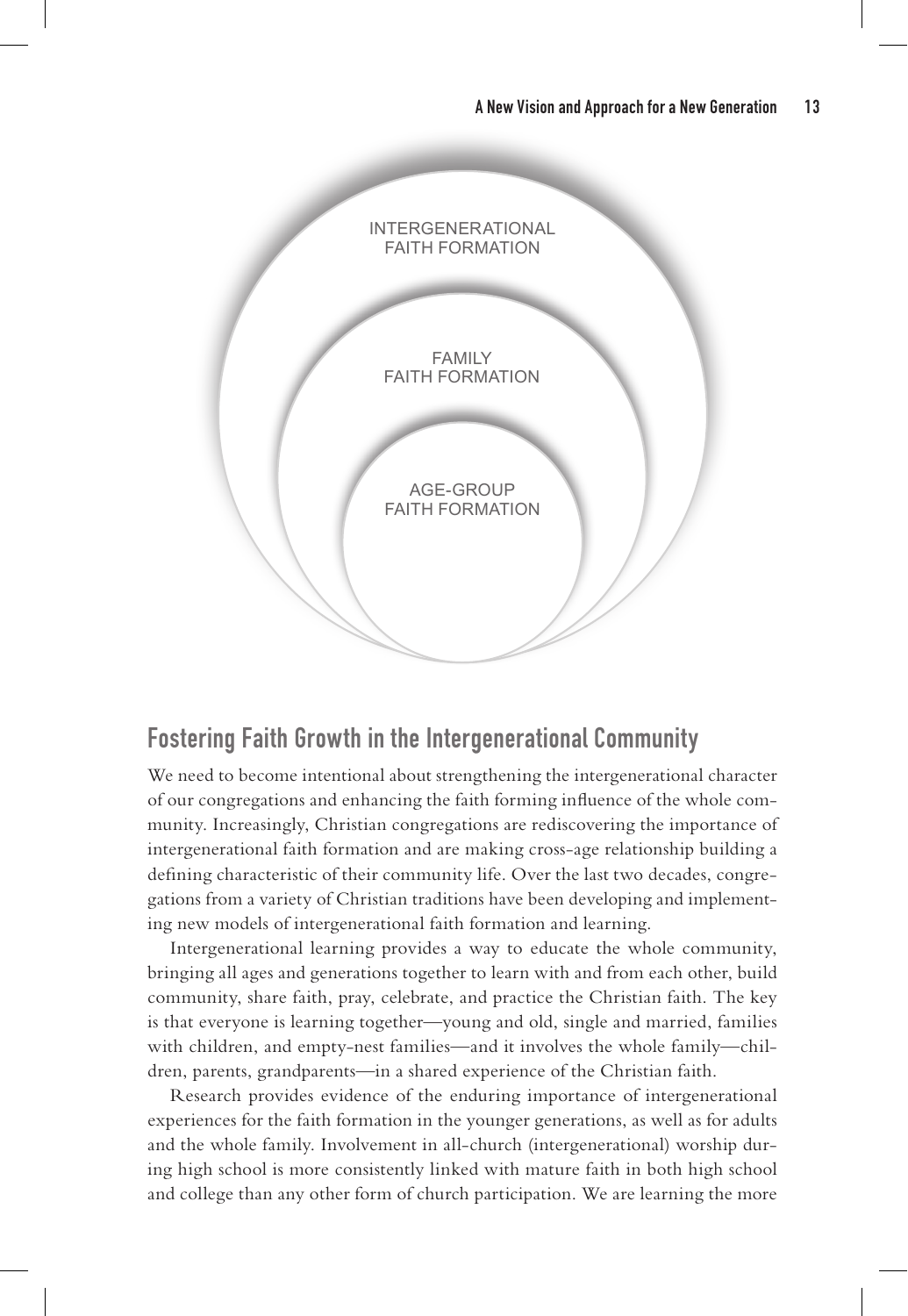teenagers serve and build relationships with younger children, the more likely it is that their faith will stick. We are learning that when adults in the congregation show an interest in young people and build relationships with them, young people feel welcomed and valued, and the influence of adult-youth relationships continues into the college years. Young people who have at least five adults from church make a significant time investment in their lives—personally and spiritually—are more likely to keep attending church (see *Sticky Faith*).

Congregations whose basic ministries are intergenerational have a significant impact on the faith growth and commitment of young people. In these congregations young people are welcomed and expected to participate and lead in church-wide ministries, including worship, education, fellowship, outreach, and decision-making. At Sunday worship adults and youth greet each other, and groups of adults gather for informal conversation with young people before and after the services. Young people feel at home in these safe and nurturing communities where their participation, energy, concerns, questions, and faith life are valued. They turn to adults in the congregation for guidance and care. Young people come to know a living and active God through relationships in the community. They get to know Jesus Christ through the witness of believers and ongoing relationships with persons and communities who know Jesus. These young people are surrounded by multiple, reinforcing spheres of relational Christian influence and immersed in a larger, multigenerational community of quality relationships informed by faith in Jesus Christ (see *The Spirit and Culture of Youth Ministry*).

We can become more intentionally intergenerational by:

- Utilizing the intergenerational events and experiences of church life (community life events, worship and the lectionary, seasons of the year, service and mission projects, prayer and spiritual formation) as primary "content" in faith formation by preparing people with the knowledge and practices for participating, by engaging people in the event, and by reflecting upon the meaning of the event and how to live/practice in daily life.
- Infusing intergenerational experiences and relationships into existing ministries and programs, such as bringing mature adults into children and youth programs for interviews, storytelling, and mentoring, and transforming age-group programs (vacation Bible school, service projects) into intergenerational experiences.
- Connecting the generations through new intergenerational programs and experiences that bring together all of the generations for learning, celebrating, praying, reading the Bible, serving and working for justice, and worshipping.

Chapter two presents ideas for intergenerational faith formation.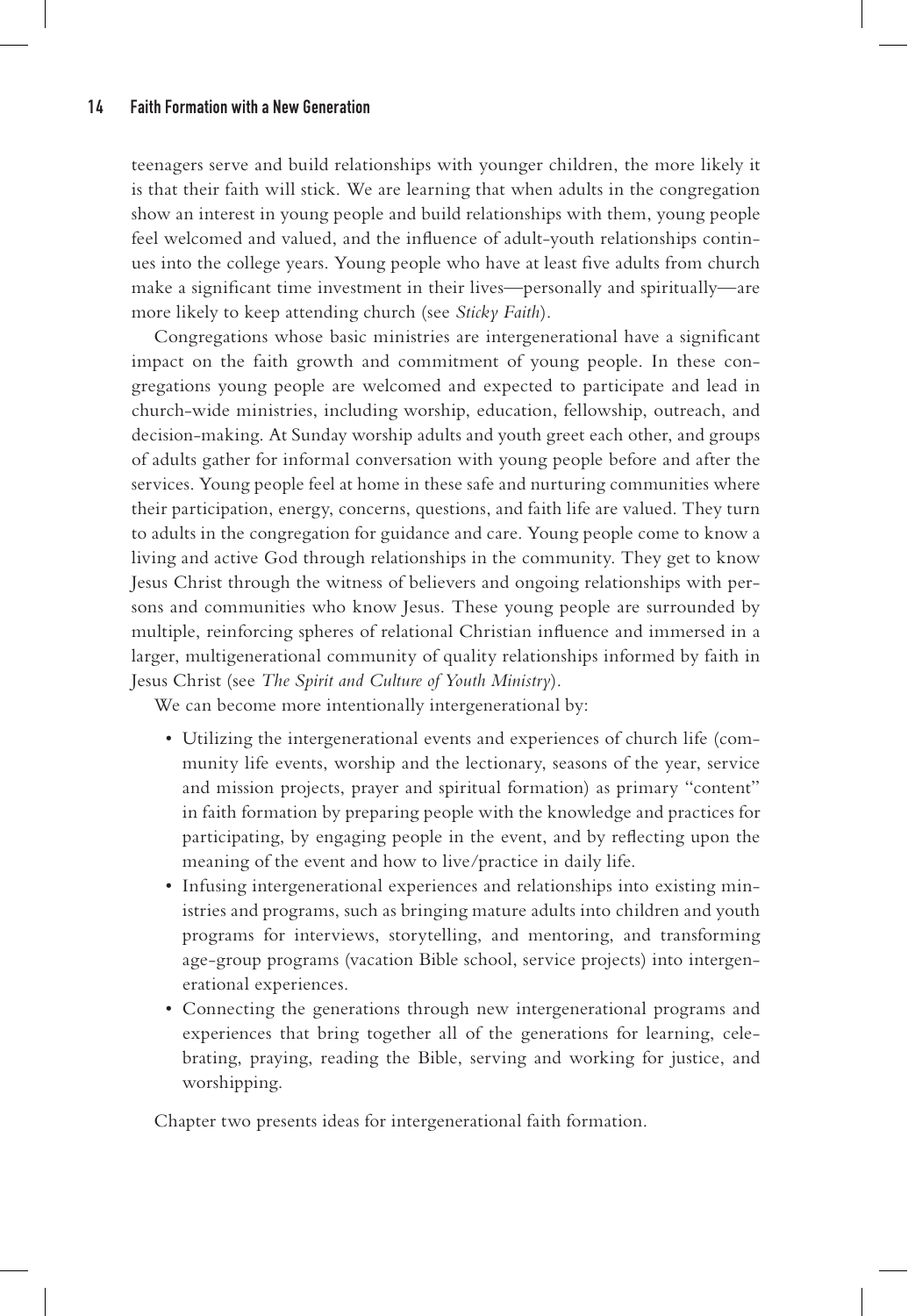#### Fostering Faith Growth in the Family

We need to make parents and the whole family central to faith formation in the first two decades of life. We all know how important parents and the whole family are in the faith forming process. Research studies over the past twenty years continue to affirm this truth. The factors that make a significant difference in promoting faith in children and adolescents include: parents' personal faith and practice; a close and warm parent-child relationship; parents' modeling and teaching a religious faith; parents' involvement in church life and Sunday worship; grandparents' religious influence and relationship; family conversations about faith; and family faith religious practices including praying, reading the Bible, serving others, and celebrating holidays and rituals.

When Christian Smith and his colleagues (in the National Study on Youth and Religion) looked for the factors that produced highly religious emerging adults, they focused on parents and the family as the primary (but not only) influence. They reported that through the processes of religious socialization young people with seriously religious parents are more likely that those without such parents to have been trained in their lives to think, feel, believe, and act as serious religious believers, and that that training sticks with them even when the leave home and enter emerging adulthood.

Emerging adults who grew up with seriously religious parents are through socialization more likely: 1) to have internalized their parents religious worldview, 2) to possess the practical religious know-how needed to live more highly religious lives, and 3) to embody the identity orientations and behavioral tendencies toward continuing to practice what they have been taught religiously. At the heart of this social causal mechanism stands the elementary process of teaching—formal and informal, verbal and nonverbal, oral and behavioral, intentional and unconscious, through both instruction and role modeling. We believe that one of the main ways by which empirically observed strong parental religion produced strong emerging adult religion in offspring is through the teaching involved in socialization (Smith and Snell, 256).

We need to empower and equip parents as faith formers of their children. The research is quite clear: *the single most powerful force in a child's religious formation is the spiritual personality of the parent.* In a study of Catholic parents—that can be easily generalized to all Christian parents—Christian Smith and Justin Bartkus identify three primary roles parents play in transmitting religion.

1. *Sponsor of the faith.* Parents are the point of access between the church and their children. If children are not initially exposed to the Christian faith by their parents, they usually will not be exposed to it at all.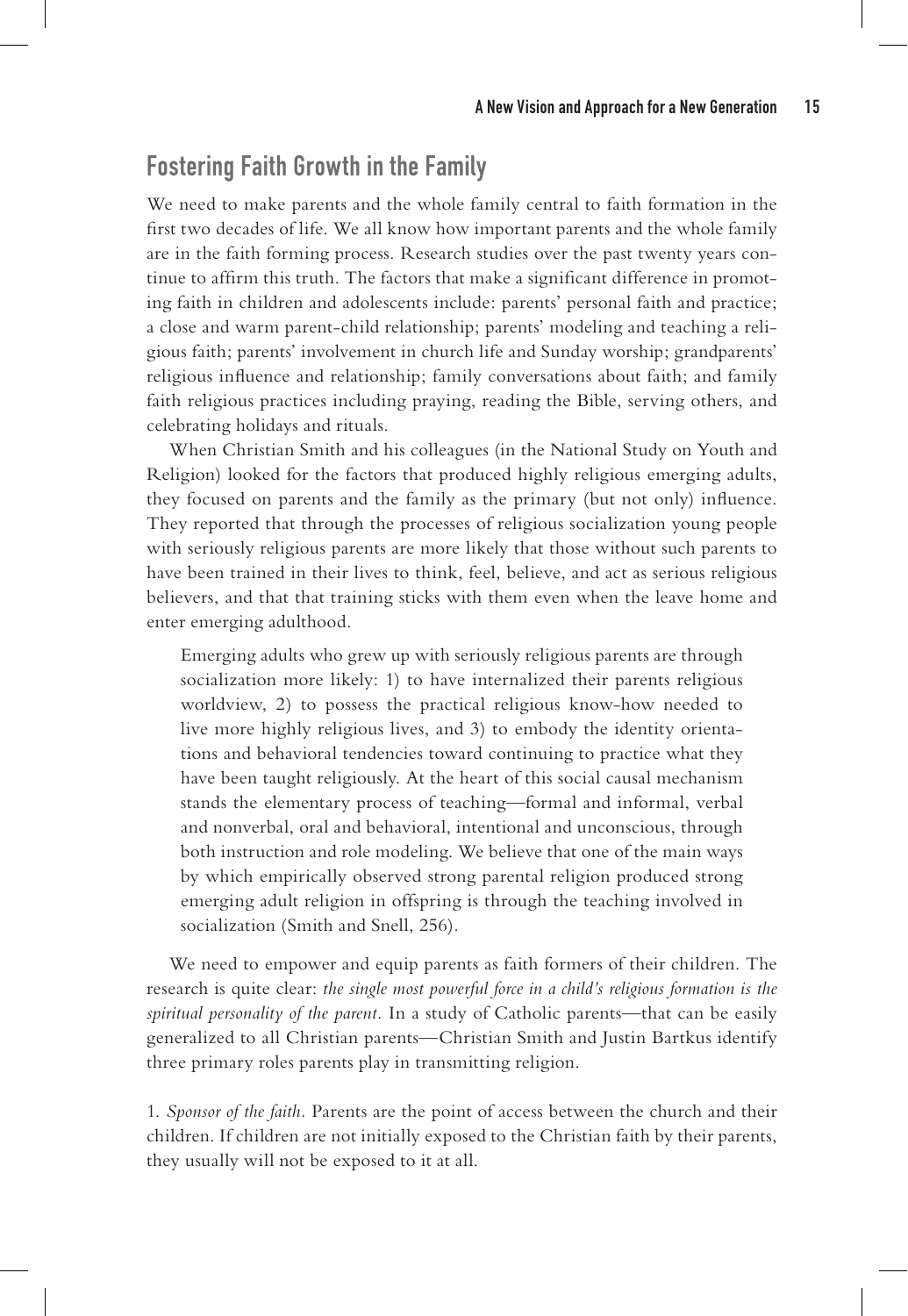2. *Gatekeeper of the faith.* Parents have nearly total control over how much and what sorts of religious content their children encounter—whether prayer, reading the Bible, or receiving Communion will occur regularly in their lives, whether they will be exposed to relationships and communities that have a religious dimension, and so forth. Parents are thus the "gatekeeper" of religious content for their children. To use another metaphor, parents are like a faucet, determining whether religious content will arrive in children's lives as an occasional drip or in a regular flow.

3. *Interpreter of the faith.* Parents are definitive role models, mentors, who embody a specific manner of being Christian. They teach children how to apprehend the world; how to understand what is good and what is evil; how one ought to affectively, intellectually, and practically engage with the world; and so on. They do not just "represent" the faith; in many cases, they are the only meaningful embodiment of that faith in the lives of children. Parents render faith a matter of flesh and blood rather than a lifeless mishmash of doctrines and teachings. If children do not "see" the Christian faith in the "face" of their parents, they will likely never gain sufficient familiarity with it to commit to practicing the faith in the long run (adapted from Smith and Bartkus, 15).

We need to create new initiatives for family faith formation at each stage of life (young children, older children, young adolescents, older adolescents) and for equipping parents as faith formers of young people. We need to develop a comprehensive plan for family faith formation including initiatives:

- *At home:* discovering God in everyday life, forming faith practices (praying, reading the Bible, serving others), and celebrating milestones and rituals.
- *In the faith community:* celebrating seasonal events, encountering God in the Bible, connecting families intergenerationally (learning, service, community life), and offering whole family gatherings for learning, worship, service, and relationship-building that provide high-quality family experiences and model the types of faith practices families can do at home.
- *With parents:* developing a strong family life and empowering parents and grandparents as faith formers.

With new digital tools and media, we have the ability to reach today's parents and families anywhere and anytime with engaging and interactive faith forming content.

Chapter three presents ideas for faith formation with families.

### Fostering Faith Growth in Age Groups

We need faith formation specifically targeted to the ways that Gen Z young people learn. We can dramatically improve our effectiveness in promoting faith growth and learning by using the new approaches and methods that are being designed by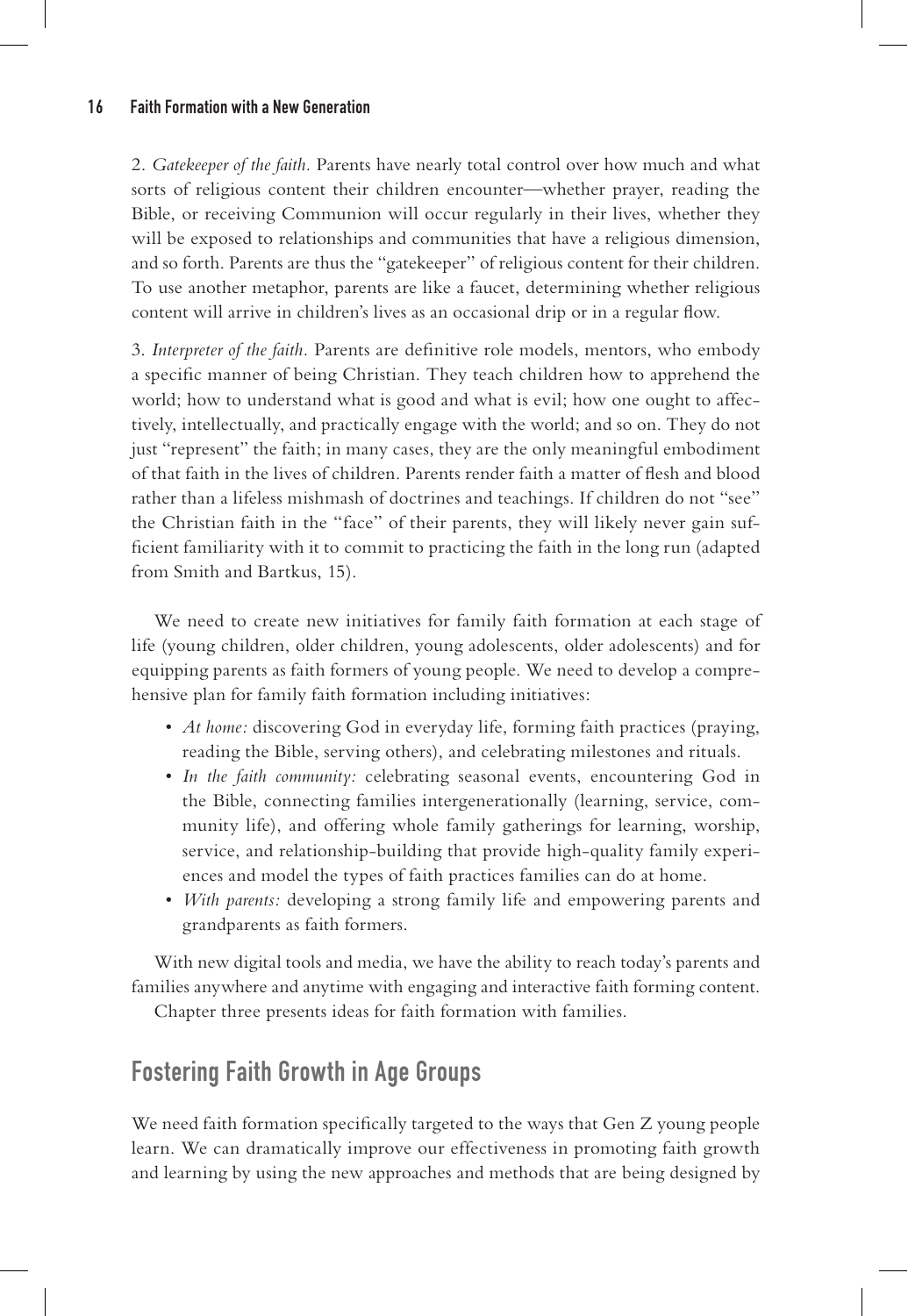educators for twenty-first century learners. Today's younger generations learn best in environments that are interactive, participatory, experiential, visual, and multisensory. Among today's most promising educational innovations are personalized learning, blended learning, flipped learning, microlearning, and immersive learning. All of these new approaches and methods are enhanced by the use of digital technologies, methods, and media.

1. *Blended learning* integrates learning in physical and online settings where a person has some control over time, place, path, and/or pace of the learning experience. One form of blended learning is *flipped learning* in which the content moves from the group learning space to the individual learning space (usually online), and the group space is transformed into an interactive learning environment for discussion and application. Congregations are already flipping confirmation preparation (learning online plus interactive group activities in gathered settings), extending gathered events with online content for continued learning, and providing online faith formation or live webinars for individuals or groups.

2. *Microlearning* experiences are short-form (five, ten, or fifteen minutes) learning experiences designed for anywhere, anytime learning that be combined into multipart learning programs. These learning experiences are one response to short attention spans and mobile learning. We can curate a series of microlearning experiences (on a digital platform) to engage people in all types of faith formation content.

3. *Immersive learning* involves faith forming experiences that are interactive, participatory, experiential, visual, and multisensory. With the rise of anytime, anywhere faith formation content we need to ask: What is the role of gathering people for faith formation? Today children (and their parents), youth, and adults can access online most of the content that we teach at church. We have already been offering these types of experiences. We need to expand our immersive learning opportunities (VBS, retreats, mission trips, and more) and focus our gathered settings on immersive faith formation in extended settings (half day, full day, weekend, weeklong) offered throughout the year (but not weekly).

Chapter four presents ideas for faith formation with children and adolescents.

## Personalizing Faith Formation

With greater diversity in religious practice and engagement today, we need to tailor faith formation to the religious and spiritual journeys and needs of children, adolescents, and parents. Gone are the days of one-size-fits-all programs and groups. No one program, class, youth group, or resource can address the diverse religious and learning needs of young people today. There are at least four "religious-spiritual identities" in our young people and their parents around which we can fashion faith formation.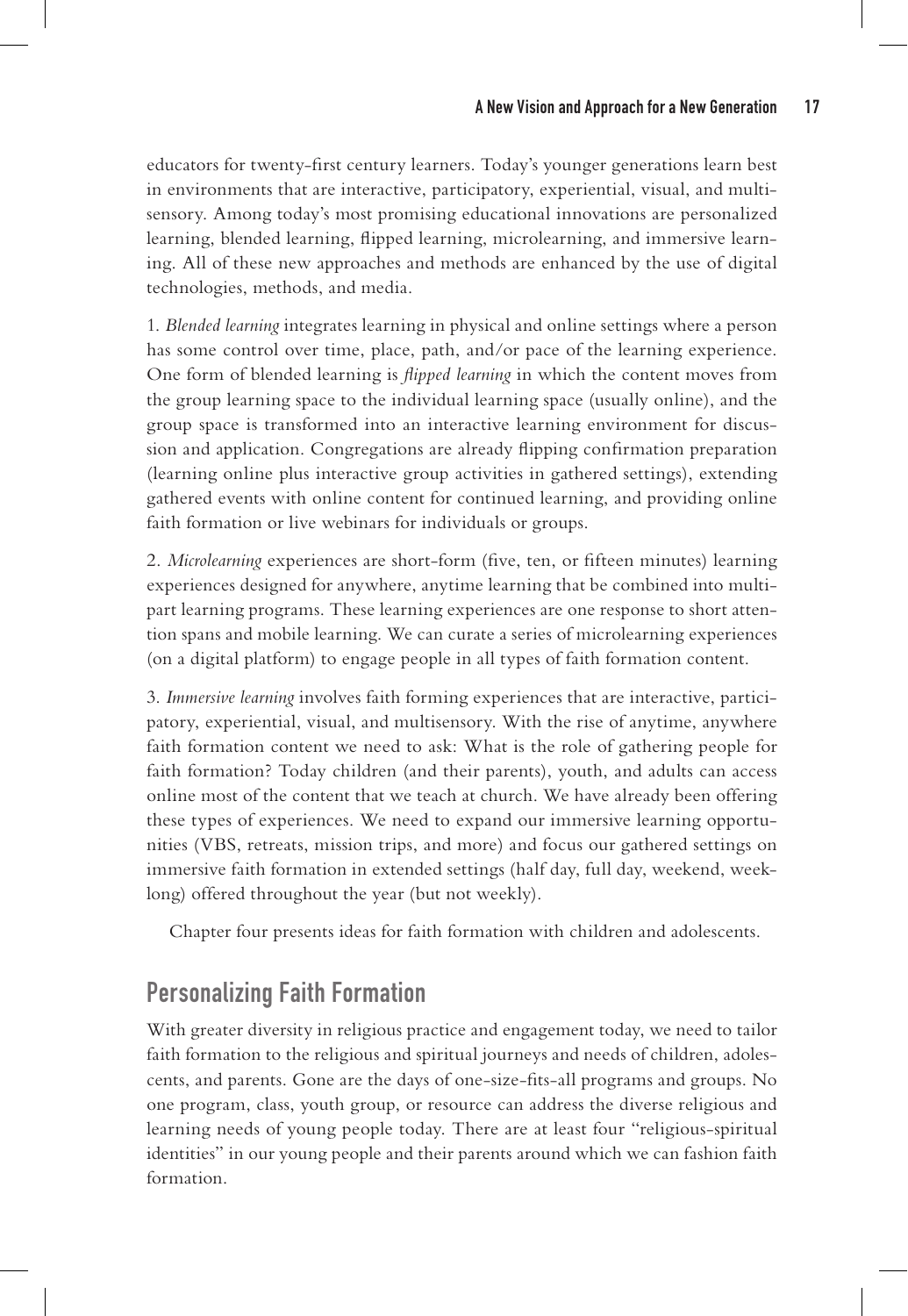1. *People with a vibrant faith and relationship with God who are engaged in the faith community*. For these people religious faith is central to their lives. These are parents who are transmitting this faith to their children and are actively engaged as a family in a church community. These are children, adolescents, and parents who are spiritually committed and growing in their faith. They have found their spiritual home within an established Christian tradition and a local faith community that provides ways for them to grow in faith, worship God, and live their faith in the world. They are practicing their faith at home as a family.

2. *People who participate occasionally in the faith community and whose faith is not central to their lives.* These are people who participate occasionally in church life—Sunday worship, seasonal celebrations, community events, and age-group programs. For parents transmitting a religious faith that often means bringing their children to educational programs at church and participating because of their children. Their spiritual commitment is not central to the way they live their lives, and their connection to the church is more social and utilitarian than spiritual. While receptive to an established church, they do not have a faith commitment that would make their relationship with God and participation in a faith community a priority in their lives. Their occasional engagement in church life does not lead them toward spiritual commitment.

3. *People who are uninvolved in a church but spiritual.* These are people who are often called "spiritual but not religious." They have left participation in an established church. Many believe in God, have a relationship with God, and are growing spiritually. Many practice their Christian faith unattached to a faith community or tradition. Parents, though not involved in a church, may send their children to church programs, and the parents may participate at times with their children.

4. *People who are unaffiliated and have left involvement in organized religion.* These are the "Nones." They no longer believe religion is important in their lives. Many parents are "first generation Nones" and are raising their children in religiously uninvolved and unaffiliated homes creating a "second generation of Nones." Many parents left organized religion because they stopped believing in the religion's teachings (usually a top reason) or because their family was never that religious when they were growing up or because of their experience of negative religious teaching about or treatment of gay and lesbian people (*Exodus*, 2016).

Personalizing faith formation provides a way to address the diversity we are facing by tailoring the faith forming environment—the what, when, how, and where people learn—to address the spiritual and religious interests and needs of children, adolescents, and parents. It means providing variety and choice in faith formation programming, activities, and resources around the lives of people. Personalizing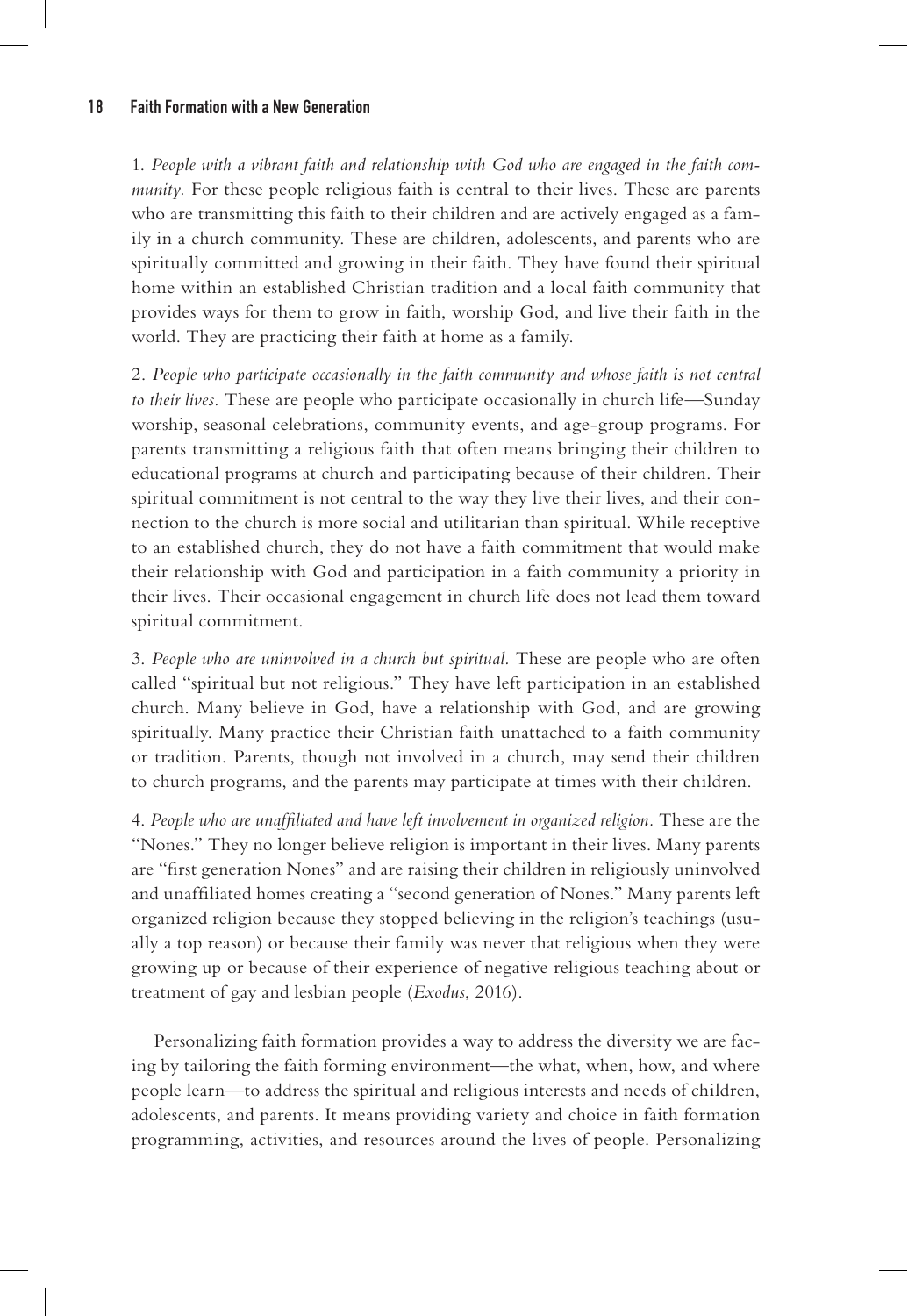faith formation uses the ten faith maturing characteristics to create *Pathways* to guide people in discerning their faith growth needs, and then creates *Playlists* of content and experiences that address their needs and interests.

Chapter five explores how to design personalized approaches to faith formation.

#### Integrating Digitally Enabled Faith Formation Strategies

We need to design faith formation for the digital age, utilizing a variety of digital methods, media, and tools. The digital transformation of society is making possible new ways of learning and faith formation. Learning and faith formation are now mobile—anytime, anyplace, 24x7. People have the digital devices to stay connected and access learning and faith formation on the go. There is an abundance of high-quality digital content for faith formation—audio, video, print, websites, apps, online learning platforms, and more. New digital media and learning methods mean that we can provide multiple ways to learn and grow with activities and experiences that reflect different learning styles and multiple intelligences. Digital media and online activities, especially videos, mean that we can develop content in smaller units (microlearning) that better suit today's learners who have shorter attention spans. A faith formation website can serve as an online learning center, a portal to activities and resources, and a connecting point for people. Online classrooms, like Edmodo, Schoology, and Google Classroom, provide safe spaces for young people, parents, and adult leaders to engage in faith forming experiences and interaction.

We can extend gathered events and programs into people's daily lives by providing online content that helps people to go deeper. For example, we can extend Sunday worship into the home and daily life with daily Bible readings, prayer activities, learning activities, faith conversations, and more. We can extend an agegroup program with online activities that deepen knowledge and provide application activities or projects. We can extend intensive programs like VBS, camp, or retreats with regular online content and activities.

The digital possibilities are almost endless. We need to design faith formation with children, adolescents, and parents with digital strategies embedded in them. We need to design faith formation that is mobile, takes advantage of the abundance of content so we can personalize faith formation, provides an activity or program in multiple formats so that people can learn in the way they learn best, utilizes a website as a hub for faith formation and online classrooms for programming, and provides micro faith forming activities and experiences that connect together into a seamless faith formation program.

Chapters four and five integrate digital strategies into faith formation with children and adolescents.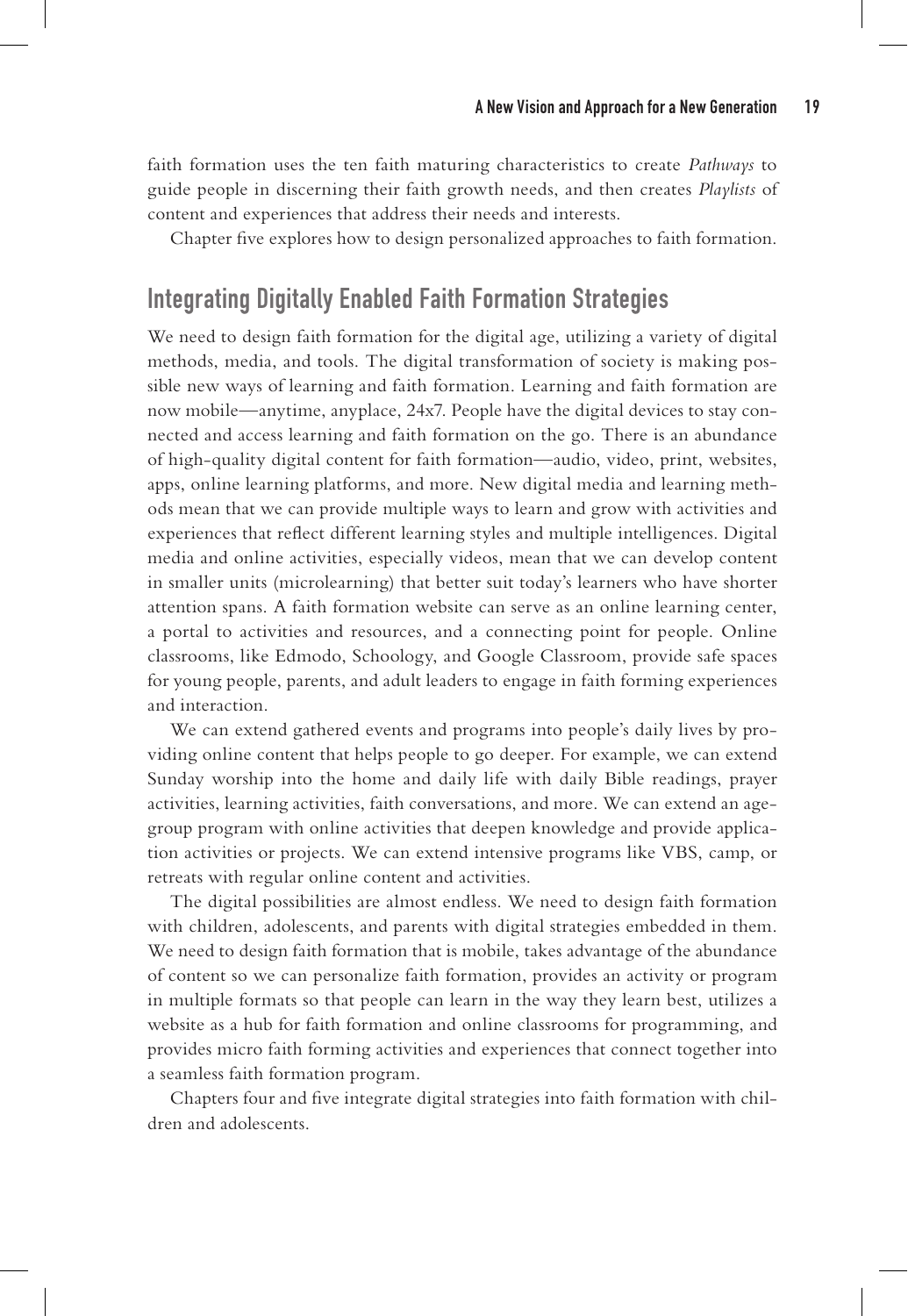### Developing New Leadership Roles and Skills

To bring to life a twenty-first century approach to faith formation, leaders will need to develop new roles and skills. The traditional roles of faith formation leaders have included developing religious content, designing programs and activities, managing programs, and teaching or facilitating programs. These were essential skills in an era when resources were scarce or limited and the majority of programming was being done at church in gathered settings.

These three new leadership roles will enable us to design and implement new approaches to faith formation in the twenty-first century.

1. *Learning architects* who design and/or identify environments that can become settings for faith formation, for example, homes, workplaces, coffee shops, online communities, and more; and design content and experiences to "deliver" to that setting.

2. *Designers of digital platforms* (websites, social media, online classrooms) where people can connect with each other, access content, engage in learning activities, and more—providing 24x7 faith formation.

3. *Curators* of religious content and experiences who find and identify high-quality content in all formats, match it with the needs of people, provide the content and experiences in a variety of environments and on a digital platform, and connect and engage people with the content and experiences.

This new approach will blend the four traditional roles with the three emerging roles described above. The four traditional roles will continue into the future but in a much more limited way. We still will need to design programs and activities when we cannot curate them from other sources. We still will manage programs and activities in gathered settings, but increase the number environments for faith formation. Increasingly our time and energy will be spent designing learning environments, designing and managing digital platforms, and curating content and experiences.

# Conclusion

The flow of the book will guide you and your congregation in designing faith formation with children and adolescents using the features of this new approach. Each chapter provides ideas and practices for one of the features.

Chapter two explores how the intergenerational faith community provides rich resources for faith formation and guides you in identifying how to provide intergenerational faith forming experiences for children and adolescents.